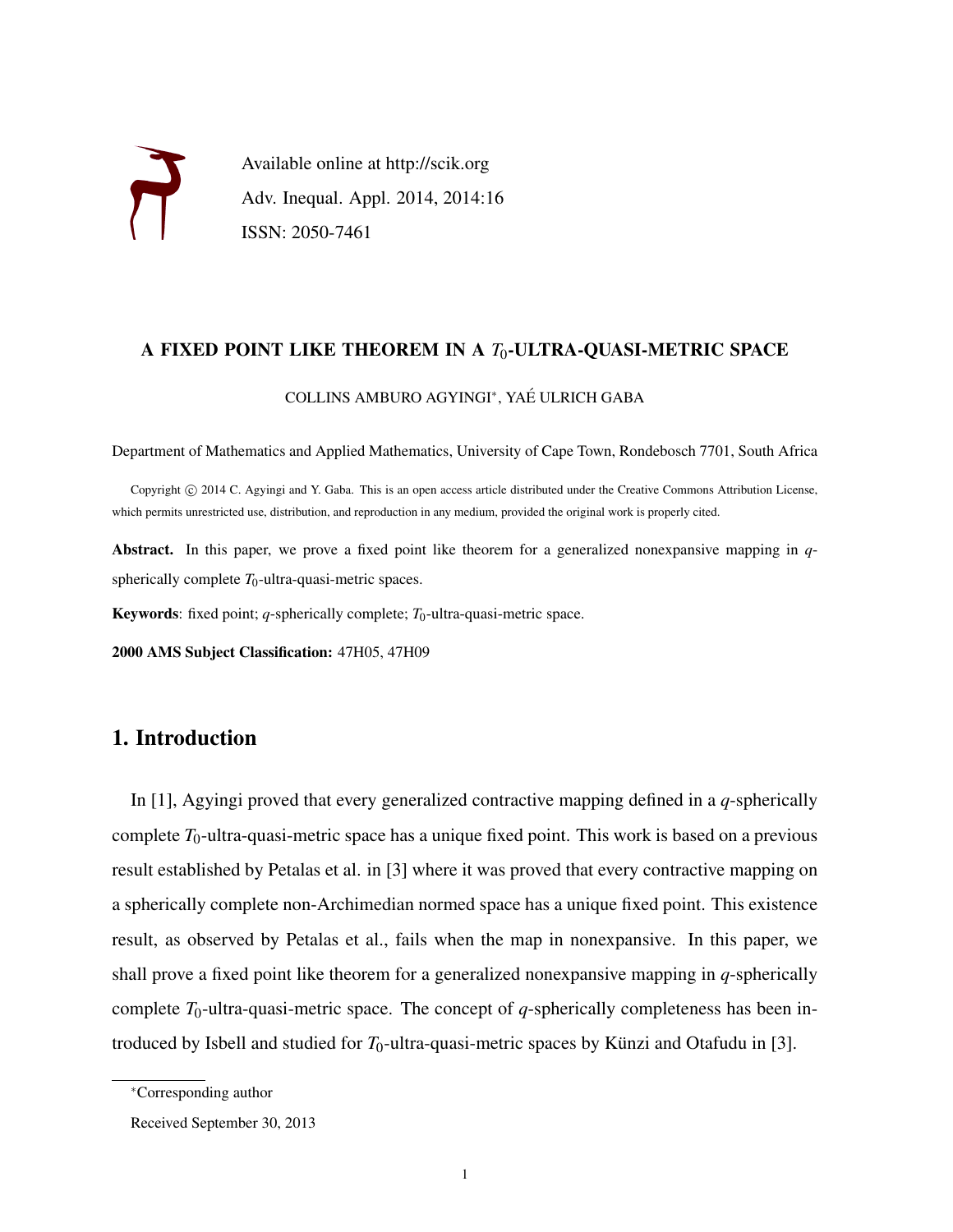## 2. Preliminaries

In this section, we recall some elementary definitions from the asymmetric topology which are necessary for a good understanding of the work below.

**Definition 2.1.** Let *X* be a non empty set. A function  $d : X \times X \to [0, \infty)$  is called an *quasipseudometric* on *X* if:

- i)  $d(x, x) = 0 \quad \forall x \in X$ , and
- ii)  $d(x, z) \leq d(x, y) + d(y, z) \quad \forall x, y, z \in X$ .

Moreover, if  $d(x, y) = 0 = d(y, x) \implies x = y$ , then *d* is said to be a *T*<sub>0</sub>*-quasi-pseudometric*. The latter condition is referred as the  $T_0$  condition.

**Definition 2.2.** (Compare[2]) Let  $(X,d)$  be a quasi-pseudometric space. We say that *X* is an *ultra-quasi-pseudometric* space if *d* satifies the strong triangular inequality

$$
d(x, z) \le \max\{d(x, y), d(y, z)\} \quad \forall x, y, z \in X.
$$

Moreover, if *d* satisfies the  $T_0$  condition, then *X* is said to be a  $T_0$ -ultra-quasi-pseudometric *space*.

### Remark 2.1.

• Since the strong triangular inequality implies the classical triangular inequality, in the definition on ultra-quasi-pseudometric, we don't really need a quasi-pseudometric space. Hence an equivalent definition is:

*d* is an ultra-quasi-pseudometric 
$$
\iff
$$
 
$$
\begin{cases} d(x,x) = 0 & \forall x \in X, \\ d(x,z) \le \max\{d(x,y), d(y,z)\} \\ \forall x, y, z \in X. \end{cases}
$$

• Let *d* be an *ultra-quasi-pseudometric* on *X*, then the map  $d^{-1}$  defined by  $d^{-1}(x, y) =$  $d(y, x)$  whenever  $x, y \in X$  is also a an *ultra-quasi-pseudometric* on X, called the conjugate of *d*.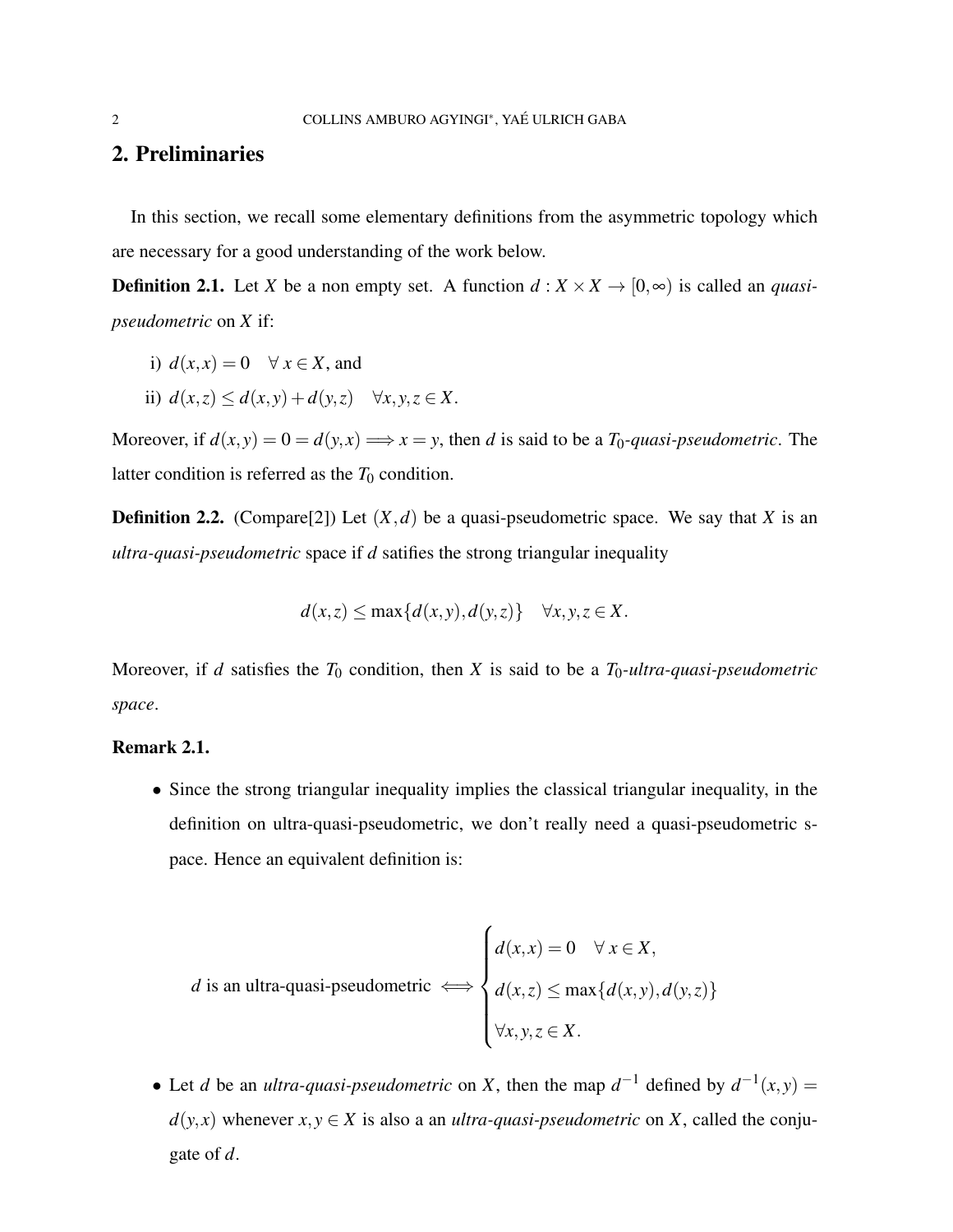• It is easy to verify that the function  $d^s$  defined by  $d^s(x, y) = \max\{d(x, y), d(y, x)\}\)$ , i.e.  $d^{s} := d \vee d^{-1}$  defines an *ultra metric* on *X* whenever *d* is a *T*<sub>0</sub>-ultra-quasi- pseudometric.

**Definition 2.3.** (Compare[1]) A map  $f: X \to X$  where  $(X, d)$  is an (ultra-)quasi-pseudometric space is called is called *nonexpansive* if

$$
d(f(x), f(y)) \le d(x, y),
$$

whenever  $x, y \in X$ .

**Definition 2.4.** (Compare[1]) A map  $f: X \to X$  where  $(X,d)$  is an (ultra-)quasi-pseudometric space is called *generalized nonexpansive* if for each  $x, y \in X$  with  $d(x, y) > 0$ , we have that

$$
d(f(x), f(y)) \le \max\{d(x, y), d(f(x), x), d(y, f(y))\}.
$$

# 3. *q*-Spherically Complete Spaces

In this section, we recall some results about *q*-spherical completeness, which we take from [1].

Let  $(X, d)$  be an ultra-quasi-pseudometric space. For  $x \in X$  and  $\varepsilon \ge 0$ ,

$$
C_d(x,\varepsilon) = \{y \in X : d(x,y) \le \varepsilon\}
$$

denotes the closed ε-ball at *x*.

**Definition 3.1.** (Compare[1]) Let  $(X, d)$  be an ultra-quasi-pseudometric space. Let  $(x_i)_{i \in I}$  be a family of points of *X* and let  $(r_i)_{i \in I}$  and  $(s_i)_{i \in I}$  be families of non-negative real numbers. We say that the family  $(C_d(x_i, r_i), C_{d^{-1}}(x_i, s_i))_{i \in I}$  has the *mixed binary intersection property* provided that

$$
d(x_i, x_j) \max\{r_i, s_j\},\
$$

for all  $i, j \in I$ .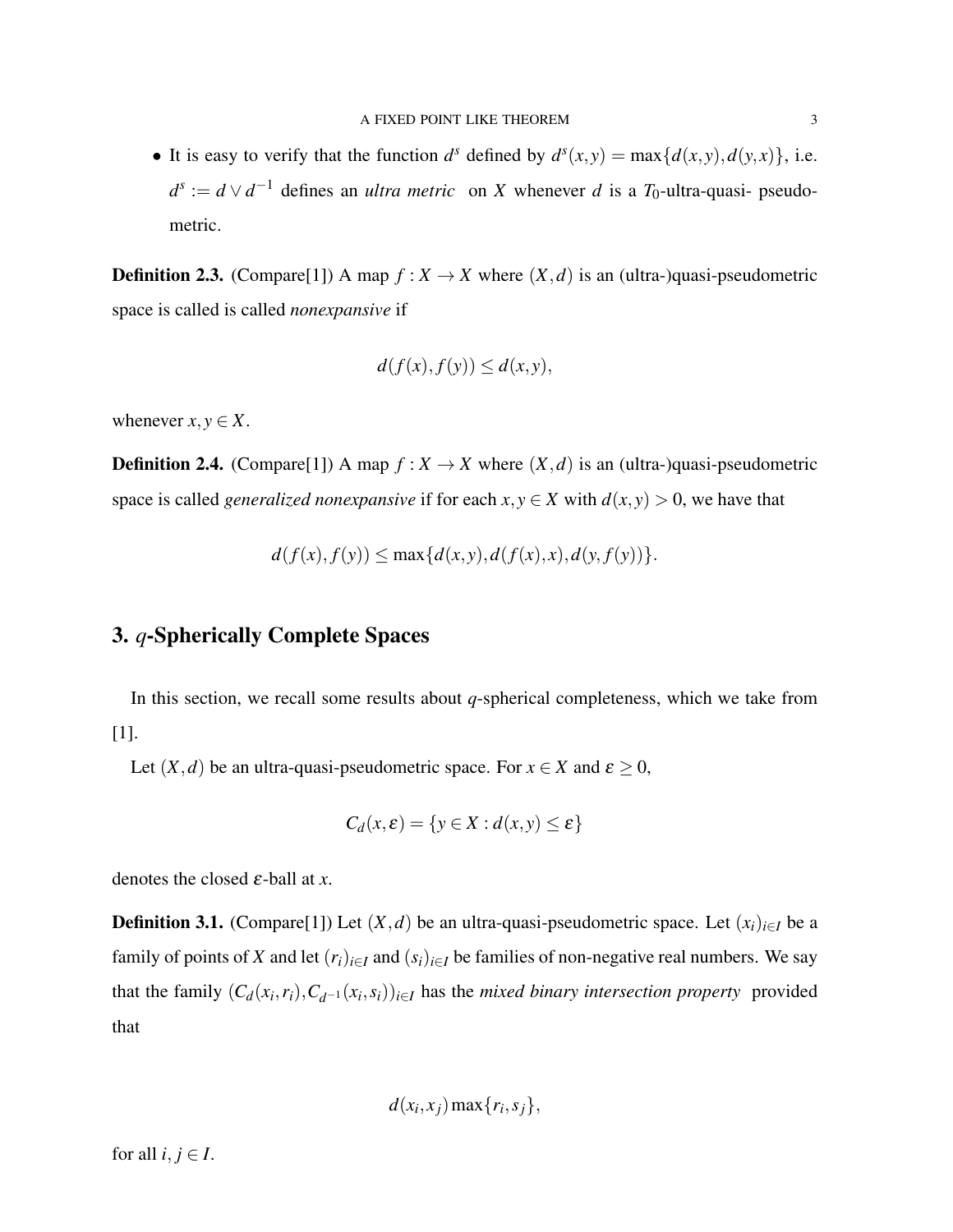**Definition 3.2.** Let  $(X,d)$  be an ultra-quasi-pseudometric space. We say that  $(X,d)$  is q*spherically complete* provided that each family  $(C_d(x_i, r_i), C_{d^{-1}}(x_i, s_i))_{i \in I}$  that has the mixed binary intersection property is such that

$$
\bigcap_{i\in I}(C_d(x_i,r_i)\cap C_{d^{-1}}(x_i,s_i))\neq\emptyset.
$$

Examples of such spaces can be found in [2].

Proposition 3.1. [[1]] *Let* (*X*,*d*) *be an ultra-quasi-pseudometric space. Then* (*X*,*d*) *is qspherically complete if and only if*  $(X, d^{-1})$  *is q-spherically complete.* 

**Proposition 3.2.** [[1]] *Let*  $(X,d)$  *be an T*<sub>0</sub>*-ultra-quasi-pseudometric space. If*  $(X,d)$  *is qspherically complete, then* (*X*,*d*) *is spherically complete.*

## 4. Main results

The terminology *fixed point like* comes from the fact that for nonexpansive maps, the existence of fixed point is not guaranteed. Nevertheless, such maps leave invariant a specific ball, say *B*. In other words if  $T : X \to X$  is a nonexpansive map on *X*, then there exists a ball *B* such that  $T(B) = B$ .

Theorem 4.1. *Suppose* (*X*,*d*) *is q-spherically complete T*0*-ultra-quasi-pseudometric space and*  $T: X \to X$  is a nonexpansive map. Then either T has at least one fixed point or there exists a *closed ball B radius r such that*  $T : B \to B$ *. Moreover,*  $d(a, Ta) = d(Ta, a) = r$  *for each*  $a \in B$ *.* 

**Proof.** Let  $a \in X$ . Let us denote by

$$
C_d^a = C_d(a, d(Ta, a))
$$
 and  $C_{d^{-1}}^a = C_{d^{-1}}(a, d(a, Ta)),$ 

with  $d(Ta,a) = d(a,Ta)$ . Set

$$
C^a = C_d^a \cap C_{d^{-1}}^a
$$

and  $\mathscr{A} := \{C^a, a \in X\}$ . Define the relation  $C^a \preccurlyeq C^b$  on  $\mathscr{A}$  by

$$
C^a \preccurlyeq C^b
$$
 if and only if  $C^b \subseteq C^a$ .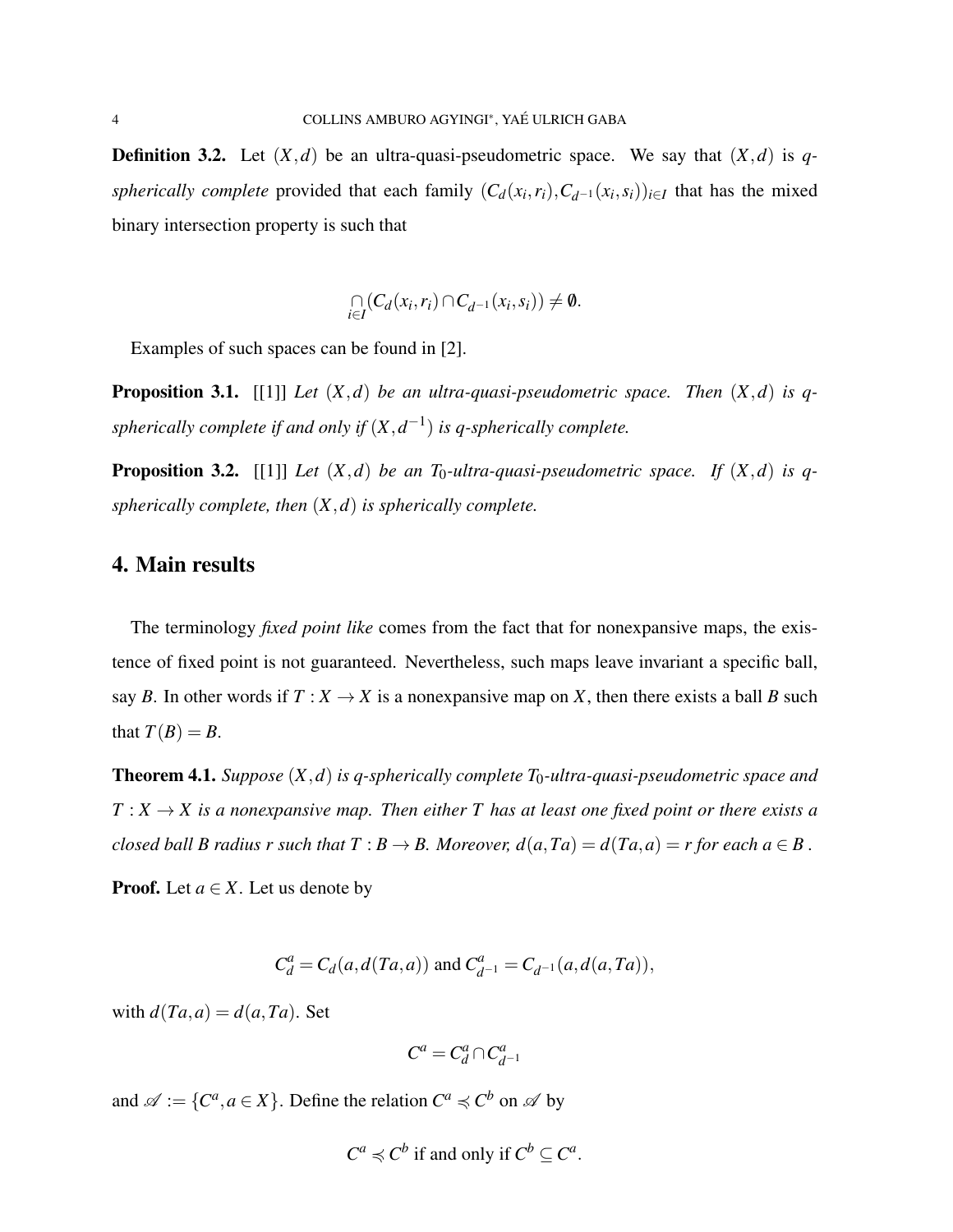Then  $(\mathscr{A}, \preccurlyeq)$  is a partially ordered set. With this relation and the Zorn's lemma, Agyingi [1] proved that  $\mathscr A$  has a maximal element  $C^z$ .

Consider now such maximal element  $C^z$ . For any  $b \in C^z$ , we have

$$
d(b,Tb) \le \max\{d(b,z), d(z,Tz), d(Tz,Tb)\} = d(z,Tz),
$$

and

$$
d(Tb,b) \le \max\{d(Tb,z),d(z,Tz),d(Tz,b)\} = d(Tz,z).
$$

Therefore, we conclude that for any  $h \in C^b$ ,  $d(z,h) \leq d(z,Tz)$  and  $d(h,z) \leq d(Tz,z)$ , which entails that  $C^b \subseteq C^z$  and then  $Tb \in C^z$ .

Now, if we assume that  $d(b, Tb) < d(z, Tz)$  then

$$
d(b, z) = d(z, Tz) > d(b, Tb).
$$

This implies that  $z \in C_d^z$  $\frac{dz}{d}$  but  $z \notin C_d^b$  $\frac{b}{d}$ , which is impossible from the maximality of  $C^z$ . Thus

$$
d(b,Tb) = d(z,Tz) =: r \text{ for any } b \in C^z.
$$

Similarly, if we assume that  $d(Tb, b) < d(Tz, z)$  then

$$
d(z,b) = d(Tz,z) > d(Tb,b).
$$

This implies that  $z \in C^z_{d^{-1}}$  but  $z \notin C^b_d$  $_{d^{-1}}^b$ , which is impossible from the maximality of *C*<sup> $z$ </sup>. Thus

$$
d(Tb,b) = d(Tz,z) \text{ for any } b \in C^z.
$$

Hence

$$
d(b,Tb) = d(z,Tz) = d(Tz,z) = d(Tb,b) = r
$$
 for any  $b \in C^z$ .

This completes the proof.

### Conflict of Interests

The authors declare that there is no conflict of interests.